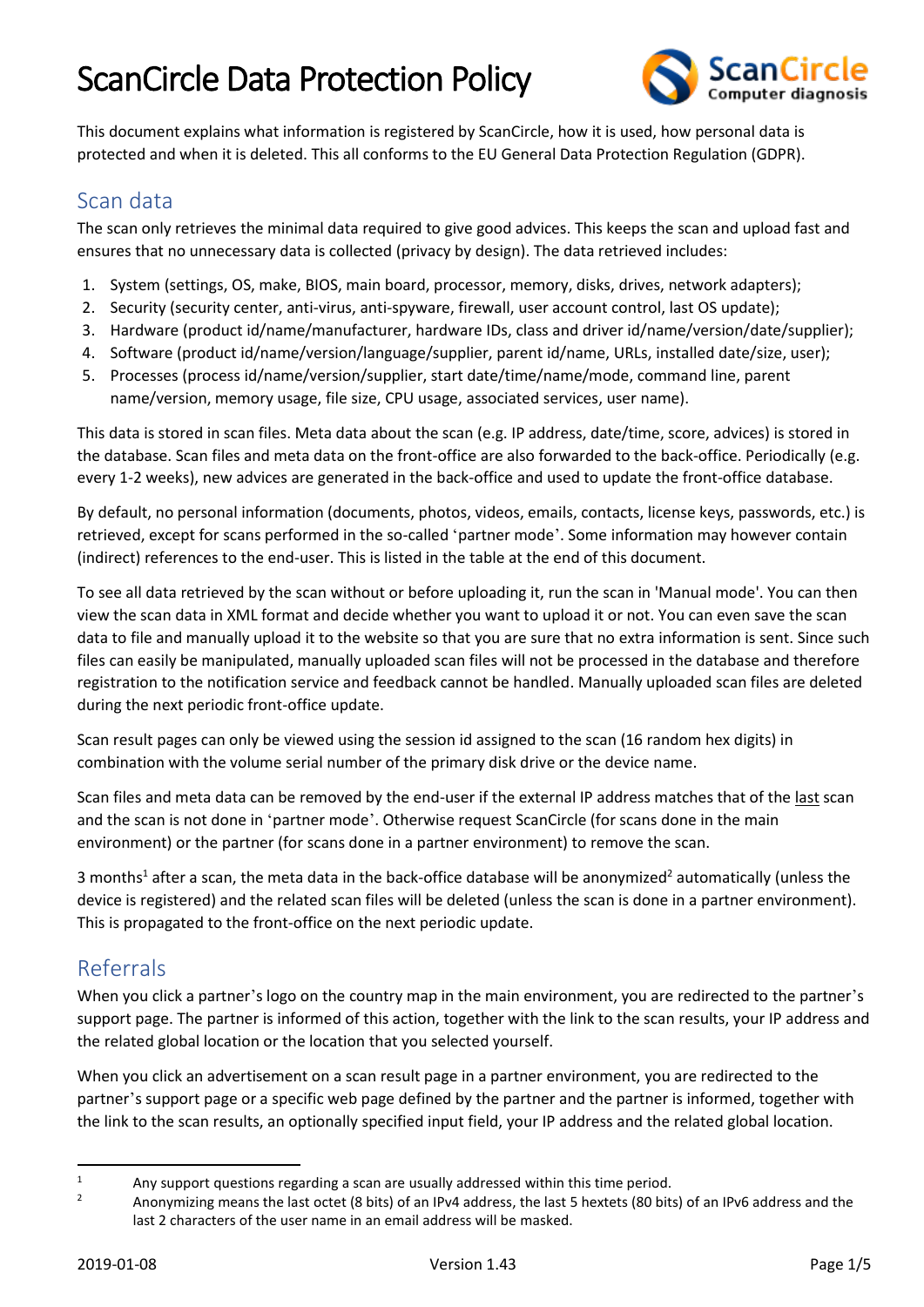

### Registration

Devices can be optionally registered to the notification service so that the scans will be saved and updates can be reported periodically:

- Registration can be done by the end-user if the external IP address matches that of the last scan (otherwise, just do another scan);
- Registration uses the double opt-in mechanism (confirm the request using a link sent by email);
- Unconfirmed registrations are removed after 1 week;
- Deregistration can only be done by the end-user using the registered email address;
- Email addresses without any registrations are removed at the end of the day;
- Email addresses are only stored in full in the back-office. The front-office only contains hashes (to check if an email address needs to be confirmed) and anonymized email addresses (for partners);
- Email addresses will never be shared with third parties. If "Selected supplier messages" are enabled, these messages will be sent via ScanCircle.

#### Cookies

This website uses [Google Analytics](https://analytics.google.com/) with GDPR-compliant settings (anonymize IP addresses and don't share data with Google) and therefore does not require cookie consent from the end-user.

The embedded YouTube videos are loaded from [the youtube-nocookie.com](https://www.youtube-nocookie.com/) domain thereby avoiding the tracking cookies.

The only other cookie used for end-users is a session cookie (PHPSESSID) used to remember the scan results and advices between web pages and is removed when the browsing session ends.

### Partners and interested parties

For ScanCircle partners, the registered data is the data entered by the partner itself on the configuration pages and information collected during the scans and referrals done in the partner environment with the following remarks:

- When the partner applies for the partner program, the country code is determined based on the IP address. This is required by the EU tax authorities to verify the partner's country;
- Scans done in partner environments are saved for at least 5 years, unless the end-user or partner removes them manually;
- On the partner program page, the partner configuration pages and in the demo partner environment, the [Tawk.to](https://tawk.to/) live chat widget is used to support partner questions. When you enable the live chat widget, cookies are used to track the pages that you visit, so your explicit consent is requested. The Tawk.to option "Visitor IP tracking" is disabled;
- Payments are handled b[y Mollie](https://www.mollie.com/) and registered in their online database. When a payment is started, a customer id is assigned by Mollie and used by ScanCircle in the next payments;
- The partner forum is hosted on our own web server using [MyBB,](https://www.mybb.com/) which only uses functional cookies to remember some user settings;
- Email addresses of confirmed partner applications are automatically added to the mailing list for the ScanCircle newsletter powered b[y MailChimp.](https://www.mailchimp.com/) Interested parties can also subscribe to this newsletter;
- When the subscription is terminated, the scans and any end-user registrations will be transferred to the main environment.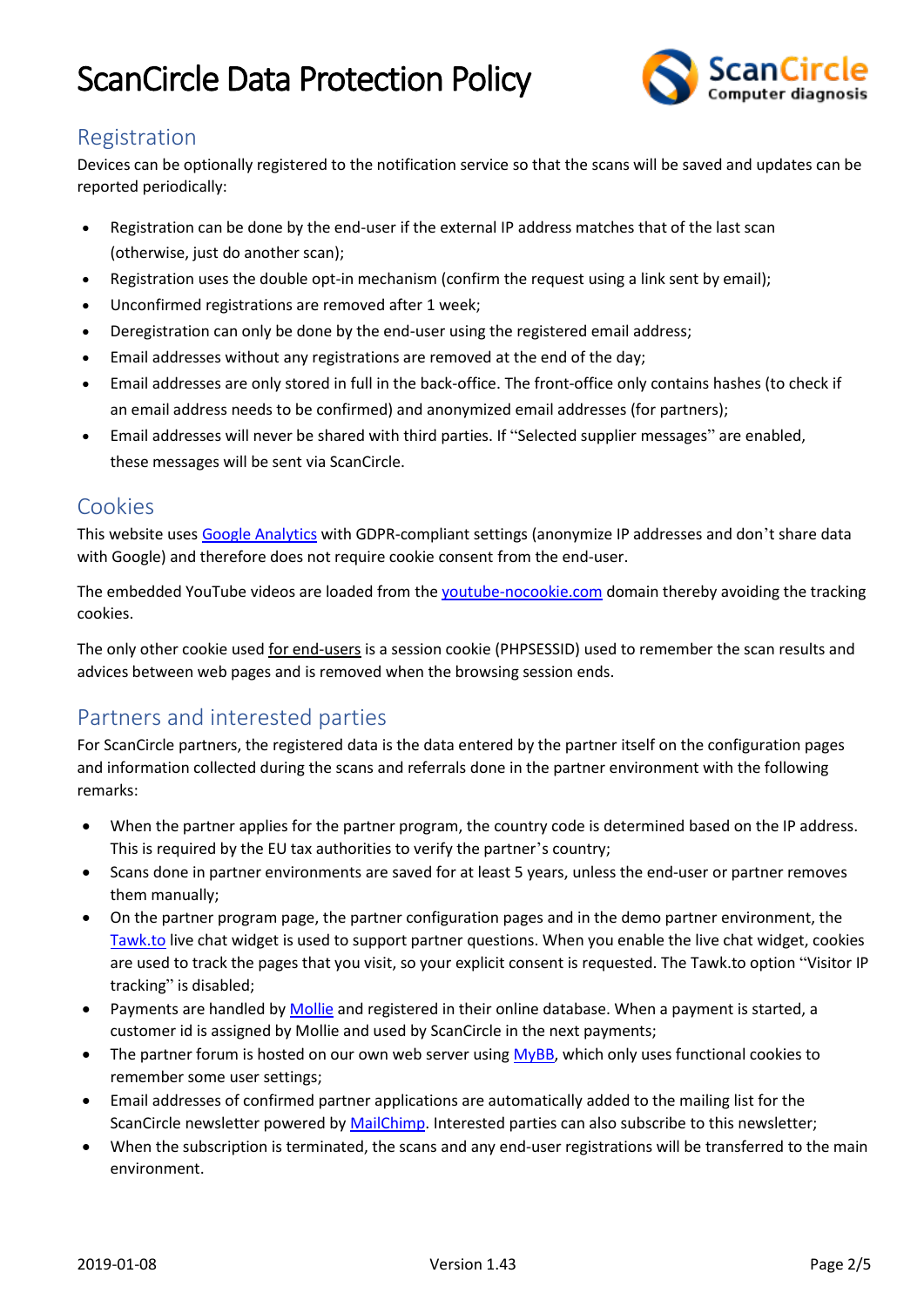

### Customer Support Ticketing System

The information entered in the contact form is handled and stored by the ScanCircle ticketing system powered by [Freshdesk.](https://freshdesk.com/) If you wish, you can omit the link to the scan results (if a scan was done) and/or your IP address (useful for troubleshooting though) from the ticket. The 'user agent' string (containing a.o. your browser and OS version) is always included but normally does not contain any personal data. Tickets can be deleted on request.

### External parties

The table below lists the external parties used by ScanCircle. Access to these systems is restricted to authorized ScanCircle employees. Data Processing Agreements are available for all parties except for Mollie (who, according to the GDPR, is considered a controller rather than a processor and is therefore responsible for their own data). The following table is ordered from most to fewest affected people.

| <b>Party</b>                 | <b>Role</b>                                    | Affects anybody that                                                                                 | <b>Data involved</b>                                                                                      | Data storage                                          |
|------------------------------|------------------------------------------------|------------------------------------------------------------------------------------------------------|-----------------------------------------------------------------------------------------------------------|-------------------------------------------------------|
| <b>Google</b><br>(Analytics) | Website<br>monitoring                          | visits the ScanCircle<br>website                                                                     | No personal data<br>(explicitly disabled)                                                                 | USA, but EU-US<br><b>Privacy Shield</b><br>certified. |
| Yourweb<br>hoster.eu         | Managed<br>hosting for<br>the front-<br>office | performs a scan, clicks<br>an ad, applies as partner<br>or exchanges email with<br><b>ScanCircle</b> | Scans, referrals,<br>registrations, partner<br>configuration, forum,<br>email, backups                    | The Netherlands                                       |
| <b>Freshdesk</b>             | Customer<br>support<br>ticketing<br>system     | completes the<br>ScanCircle contact form<br>or emails ScanCircle<br>support directly                 | Data entered by end-<br>user, 'user-agent' plus,<br>unless disabled, link to<br>scan results + IP address | European<br><b>Economic Area</b>                      |
| <b>MailChimp</b>             | <b>Newsletter</b><br>mailing                   | has applied as partner<br>or has subscribed to the<br>newsletter and confirms<br>their email address | Email address, statistics<br>on receiving, opening<br>and clicking on links in<br>the newsletters         | USA, but EU-US<br>Privacy Shield<br>certified.        |
| <b>Tawk.to</b>               | Live chat<br>widget                            | uses the live chat<br>widget to chat with<br>ScanCircle                                              | Data entered by end-<br>user and ScanCircle,<br>ScanCircle web pages<br>visited                           | European<br><b>Economic Area</b>                      |
| <b>Mollie</b>                | Payment<br>Service<br>Provider                 | performs a 'Checkout'<br>to pay for upgrading or<br>renewal of the partner<br>program subscription   | Amount, partner code,<br>subscription period                                                              | The Netherlands                                       |

In addition, Facebook and Twitter are used as social media platforms for reporting news and status updates. No personal data will be posted without prior consent. Visiting these pages or posting information there is at your own responsibility.

### Personal scan data

The following table contains a description of the (possibly) personal data handled by ScanCircle, where it is used, what the risks are and how the data is protected. The table is ordered from high to low risk.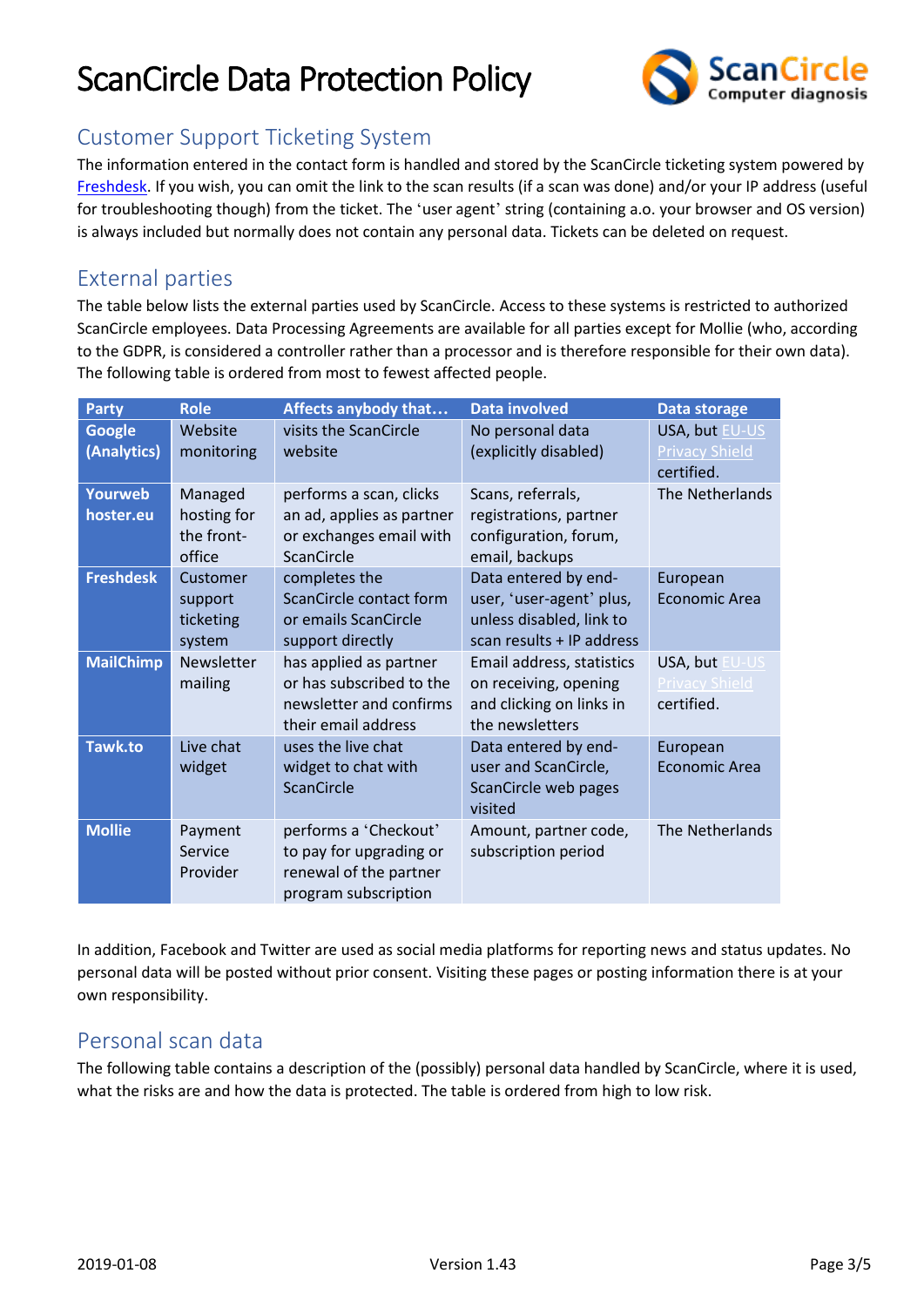

| <b>Info</b>                                     | <b>Description</b>                                                                                                                                                                                                                                                                                                                                             | <b>Used </b>                                                                                                                                                                                                                                                                                                                                                                                                                                                                                                                                                                                                                                                                                                                                                                                                                                                   | <b>Risk</b>                                                                                                                              | <b>Protection</b>                                                                                                                                             |
|-------------------------------------------------|----------------------------------------------------------------------------------------------------------------------------------------------------------------------------------------------------------------------------------------------------------------------------------------------------------------------------------------------------------------|----------------------------------------------------------------------------------------------------------------------------------------------------------------------------------------------------------------------------------------------------------------------------------------------------------------------------------------------------------------------------------------------------------------------------------------------------------------------------------------------------------------------------------------------------------------------------------------------------------------------------------------------------------------------------------------------------------------------------------------------------------------------------------------------------------------------------------------------------------------|------------------------------------------------------------------------------------------------------------------------------------------|---------------------------------------------------------------------------------------------------------------------------------------------------------------|
| <b>License</b><br>keys                          | Only in the so-called 'partner<br>mode', license keys (for the<br>operating system and in the near<br>future maybe office suites, etc.)<br>are retrieved.                                                                                                                                                                                                      | Not shown in the scan results but only forwarded to the<br>$\bullet$<br>partner for re-installation purposes.                                                                                                                                                                                                                                                                                                                                                                                                                                                                                                                                                                                                                                                                                                                                                  | High: license keys may be<br>abused by hackers.                                                                                          | An explicit warning is<br>shown in the scan<br>program and keys<br>are not stored any-<br>where by ScanCircle.                                                |
| <b>Reference</b><br>code                        | Partners may configure the scan<br>widget to prompt for an input<br>field or pass a reference code.                                                                                                                                                                                                                                                            | Shown in the scan results and the scan overview for partners;<br>$\bullet$<br>Forwarded to the partner;<br>$\bullet$<br>May be used by the partner to link the scan to a<br>$\bullet$<br>customer/ticket in their CRM/ticketing system.                                                                                                                                                                                                                                                                                                                                                                                                                                                                                                                                                                                                                        | High: may contain personal<br>data (e.g. email address,<br>customer/device/ticket id).                                                   | Email addresses will<br>be anonymized <sup>2</sup> in<br>the database after 3<br>months.                                                                      |
| <b>External</b><br>IP.<br>address               | Assigned by your Internet Service<br>Provider to your Internet<br>connection (usually your<br>modem/router). It can either be<br>dynamic (may change every time<br>you connect to the Internet) or<br>static (typical for business users).<br>It is not retrieved by the scan but<br>by default available to any<br>website or service that you<br>connect to. | Shown in the scan results and the scan overview for partners;<br>$\bullet$<br>As the key to 'pass' dynamic parameters (e.g. reference code)<br>$\bullet$<br>at the start of a scan for web browsers other than Microsoft<br>Edge and Internet Explorer;<br>Roughly determine end-user's location (on city/regional level)<br>$\bullet$<br>for the country map and for partners (to see if the end-user is<br>in their working area) using the db-ip.com location database;<br>Only allow registration or removal of scans if done from the<br>$\bullet$<br>same IP address (not by others that have the scan results link);<br>Show the host name (usually contains a reference to the ISP);<br>$\bullet$<br>Only show own scans in the demo partner environment;<br>$\bullet$<br>Detect and/or block users that try to abuse or hack the system.<br>$\bullet$ | Medium: combining this<br>with other databases may<br>enable end-user profiling.                                                         | Will never be shared<br>with third parties.<br>Will be anonymized <sup>2</sup><br>in the database after<br>3 months except if<br>the device is<br>registered. |
| <b>Internal</b><br>IP<br>address                | Assigned to your device by your<br>modem/router and is usually a<br>local address (e.g. 192.168.#.#)<br>but may also be an IPv6 address.                                                                                                                                                                                                                       | Shown in the scan results;<br>$\bullet$<br>Indicate if a valid internal connection exists.<br>$\bullet$                                                                                                                                                                                                                                                                                                                                                                                                                                                                                                                                                                                                                                                                                                                                                        | Medium: an IPv6 address<br>may be used by hackers to<br>try and access your device<br>remotely (although routers<br>usually block this). | Not stored in the<br>database.                                                                                                                                |
| <b>MAC</b><br>addresses                         | Assigned by the manufacturers of<br>network adapters. Should be<br>unique but can be spoofed/fake<br>or even variable.                                                                                                                                                                                                                                         | Shown in the scan results;<br>$\bullet$<br>To check if any of the ScanCircle device id <sup>3</sup> fields have changed.<br>$\bullet$                                                                                                                                                                                                                                                                                                                                                                                                                                                                                                                                                                                                                                                                                                                          | Medium: combining this<br>with other databases may<br>enable end-user profiling.                                                         | Will never be shared<br>with third parties.<br>Only an MD5 hash is<br>stored in database.                                                                     |
| <b>Device</b><br><b>Serial</b><br><b>Number</b> | The major manufacturers usually<br>assign unique numbers, but for<br>others it may contain dummy                                                                                                                                                                                                                                                               | Shown in the scan results and the scan overview for partners;<br>$\bullet$                                                                                                                                                                                                                                                                                                                                                                                                                                                                                                                                                                                                                                                                                                                                                                                     | Low: very uncommon key<br>for end-user profiling, may                                                                                    | Cannot be removed<br>or anonymized as it                                                                                                                      |